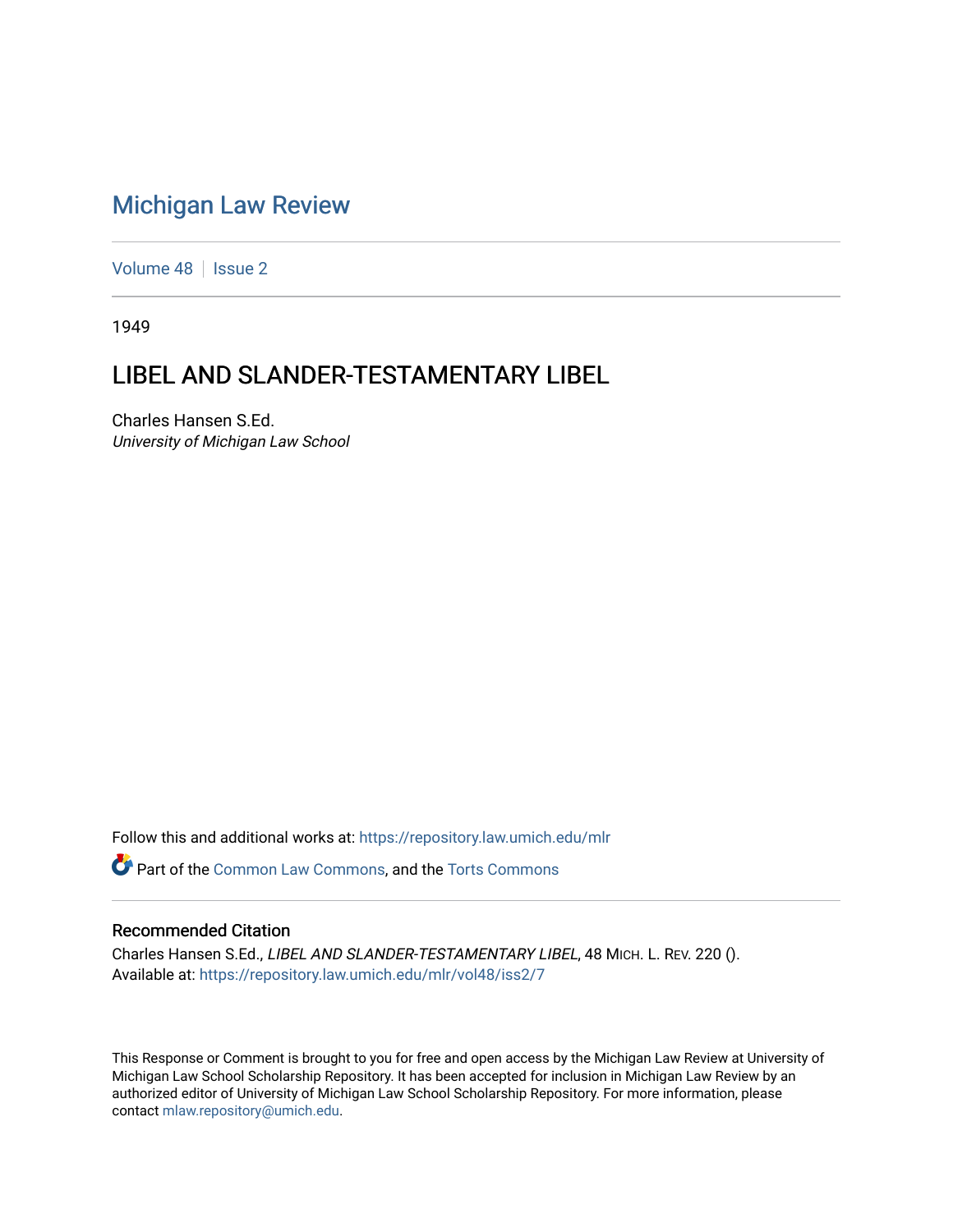LIBEL AND SLANDER-TESTAMENTARY LIBEL-Although the right to recover for injury from admittedly defamatory matter would seem to be clear, the law imposes a series of obstacles when the offending statements are embodied in a will. Of the few cases which have arisen in this area,<sup>1</sup> a recent decision, *Carver v. Morrow*,<sup>2</sup> serves to illustrate

<sup>1</sup> Gallagher's Estate, 10 Pa. Dist. 733 (1901); Harris v. Nashville Trust Co., 128 Tenn. 573, 162 **S.W.** 584 (1914); Citizens' and Southem National Bank v. Hendricks, 176 Ga. 692, 168 S.E. 313 (1933); Nagle v. Nagle, 316 Pa. 507, 175 A. 487 (1934); Brown v. Mack, 185 Misc. 368, 56 N.Y.S. (2d) 910 (1945). 2 (S. C. 1948) 48 S.E. (2d) 814.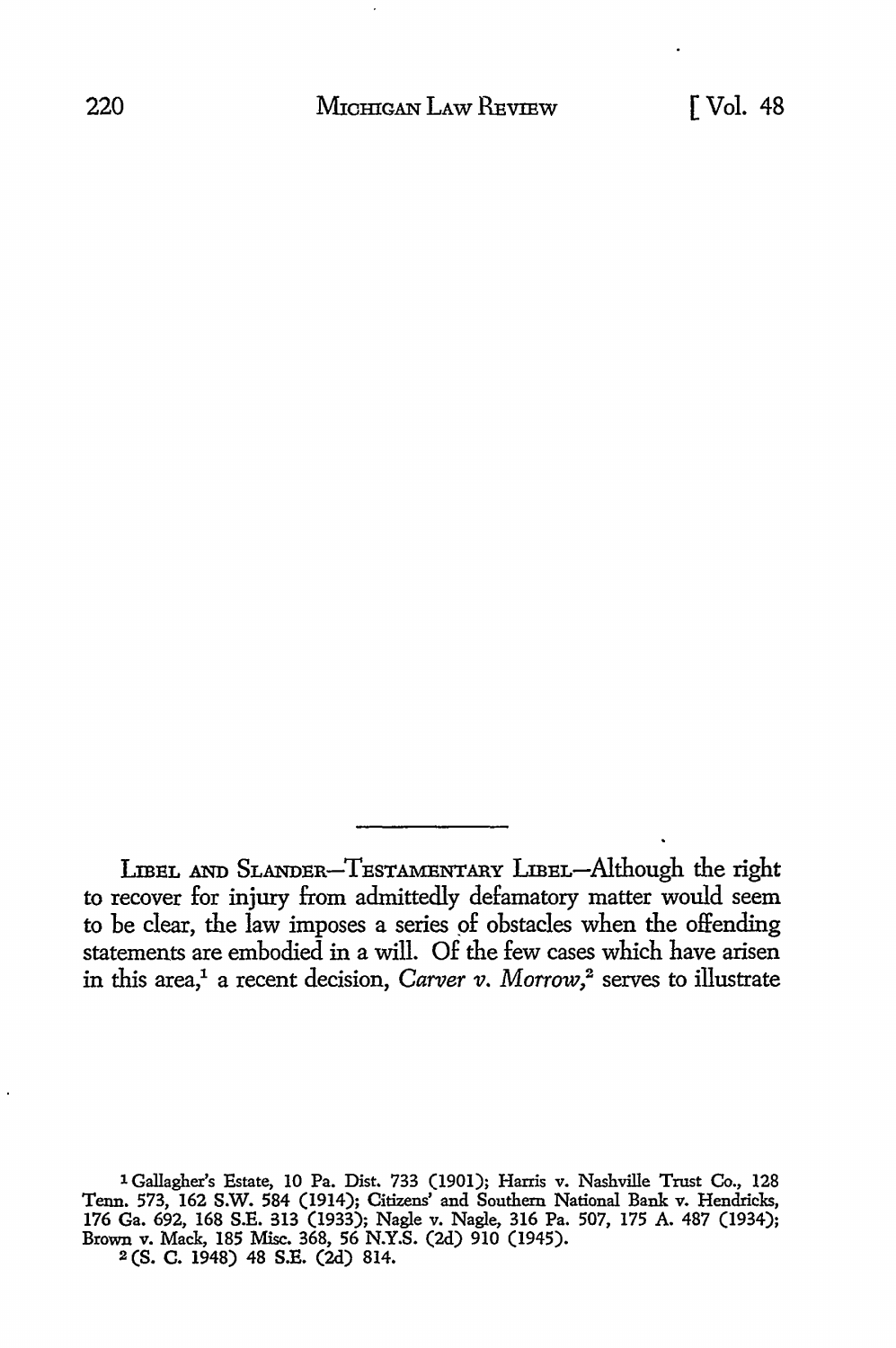### 1949] COMMENTS 221

the general problem. In this case, plaintiff claimed that portions of testatrix' will defamed him. After the will was probated, he brought an action against testatrix' executors on the ground that publication had been effected by probate, and that therefore a cause of action in libel existed against the estate. In affirming a lower court decision sustaining a demurrer *to* the complaint, the court held that, since publication did not occur until probate, testatrix could not have been sued for libel during her life. Hence, such an action will not lie against the estate unless the executor can be deemed her agent for the purpose of consumating the tort. Because the executor is an instrumentality of the law, he cannot be considered testatrix' agent in this sense. Further, there can be no agency uncoupled with an interest where there is no existent principal.

The initial questions *to* be faced will concern application to these facts of the doctrine that a "personal action dies with the person." In later discussion, the various remedial courses open to the defamed party will be considered: first, in jurisdictions applying the doctrine; and second, in jurisdictions where the doctrine has been held inapplicable.

1.

In the absence of a pertinent survival statute, a cause of action for defamation arising against the testator during his lifetime is extinguished at his death.3 Prior to the American states' adoption of the common law, it is by no means evident<sup>4</sup> that this doctrine was literally applied to material facts in causes of action which arose after the testator's death.<sup>5</sup> Thus, no significant barriers of precedent exist to an American court's re-examination of the rule in this area on policy grounds. The actual bases at early common law for holding that causes of action in tort died with the wrongdoer probably stemmed from the quasi-penal character then attributed to torts,<sup>6</sup> and from the law's concern because the dead tortfeasor would be unable to testify in

a 134 A.L.R. 718 (1941).

4Winfield, ''Death as Affecting Liability in Tort," 29 CoL. L. REv. 239 at 241-250 (1929).

<sup>5</sup>Publication is a requisite to a cause of action in libel. PROSSER, TORTS 810 (1941). Therefore if publication occurred only at probate, a cause of action could not arise until that time. If publication occurred during life, as to witnesses at the execution of the will, an additional problem arises. One court has held that even though the cause of action thus accruing during life would die with the testator, the probate proceeding would be a republication and thus would give rise to another cause of action. Brown v. Mack, 185 Misc. 368, 56 N.Y.S. (2d) 910 (1945).

6 See Winfield, "Death as Affecting Liability in Tort," 29 CoL. L. REv. 239 at 249 (1929); Finlay v. Chirney, 20 Q.B. 494 at 504 (1888); PoLLoCK, TORTS 61 (1920).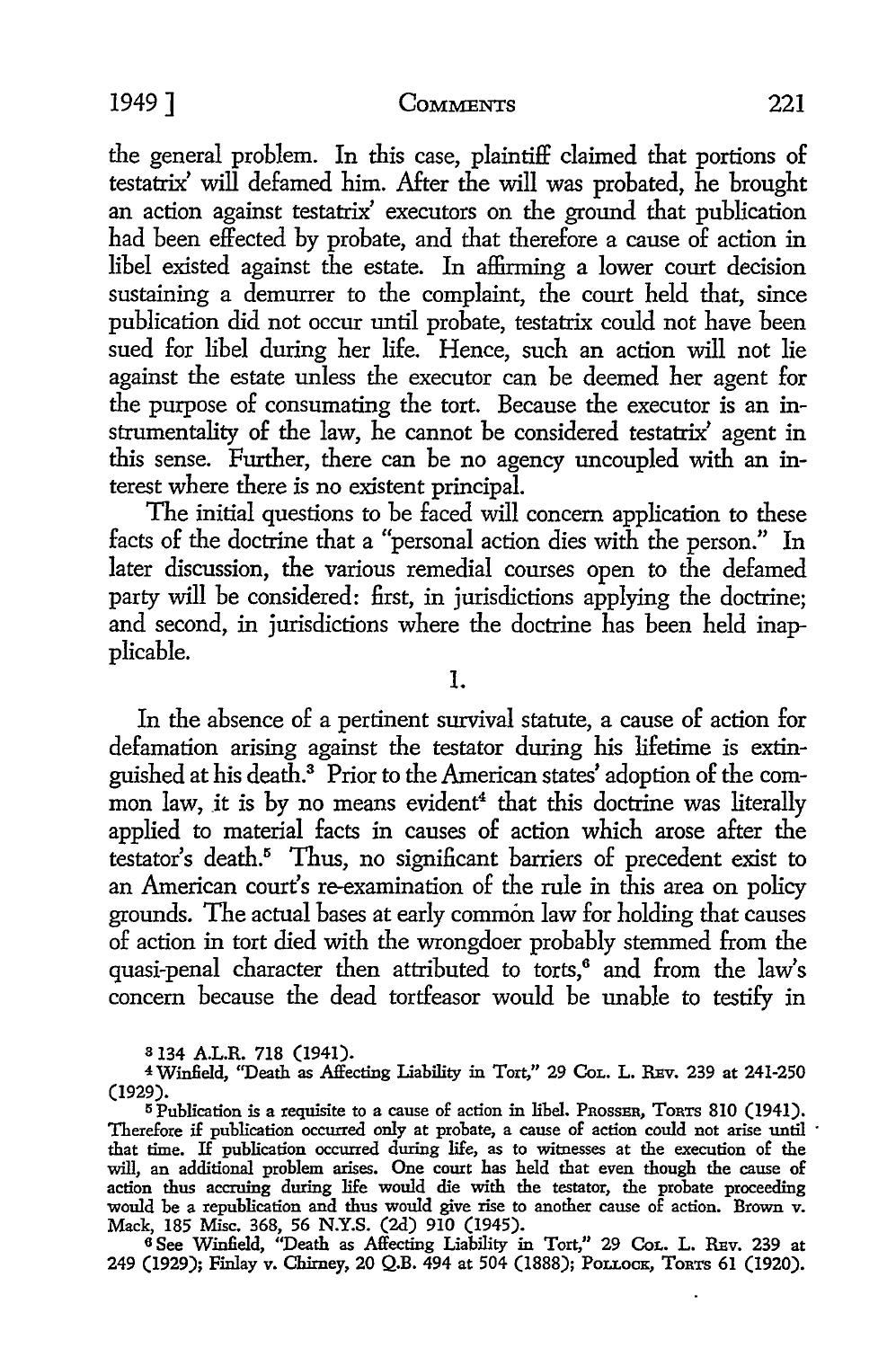his own behalf.<sup>7</sup> The first of these reasons carries little authority today, since the law of torts is now directed toward compensating the injured plaintiff and not toward punishing the tortfeasor.<sup>8</sup> The second argument is indicated to be of equal insignificance by the number of survival statutes which in their very existence demonstrate the degree of unimportance placed on the absence of the tortfeasor from the witness stand.<sup>9</sup> Thus it appears that there is no present reasonable basis for application of the doctrine.

2.

Some courts, however, have held the rule to be applicable to a material fact in a cause of action.<sup>10</sup> In these states there are still several possible avenues of relief. The survival statutes might be held to apply, but most state statutes have been or would be held inapplicable either as a matter of form<sup>11</sup> or substance<sup>12</sup> to a cause of action in defamation not accruing until after death.

Another form of relief may be available, however, in those jurisdictions where the probate court is empowered to delete parts of the will.<sup>13</sup> Although the remedy has been utilized by some courts, certain difficulties would seem to limit its efficacy. First, by the very act of petitioning the court for deletion, it seems that publication would be

 $7$  Winfield, "Death as Affecting Liability in Tort," 29 Cor. L. REv. 239 at 249 (1929).

8 PROSSER, TORTS 10 (1941).

<sup>9</sup>Evans, "A Comparative Study of the Statutory Survival of Tort Claims for and against Executors and Administrators," 29 Mich. L. REV. 969 (1931); 27 Lt. L. REV. 220 (1932).

10 Citizens' and Southern National Bank v. Hendricks, 176 Ga. 692, 168 S.E. 313 (1933); Brown v. Mack, 185 Misc. 368 at 371, 56 N.Y.S. (2d) 910 (1945) (court implied that maxim applies, but decided survival statute also applicable); United States Casualty Co. v. Rice, (Tex. Civ. App. 1929) 18 S.W. (2d) 760; Shupe v. Martin, 321 Mo. 811, 12 S.W. (2d) 450 (1928).

<sup>11</sup>Shupe v. Martin, 321 Mo. 811, 12 S.W. (2d) 450 (1928); United States Casualty Co. v. Rice, (Tex. Civ. App. 1929) 18 S.W. (2d) 760. In both of these cases the statute read: "All causes of action upon which suit ... may be hereafter brought ... shall not abate by reason of the death of the person against whom such cause of action shall have accrued." Contra: Brown v. Mack, 185 Misc. 368, 56 N.Y.S. (2d) 910 (1945), where the statute read: "No cause of action ..• shall be lost because of the death of the person liable for the injury."

12 Evans, "A Comparative Study of the Statutory Survival of Tort Claims for and against Executors and Administrators," 29 MICH. L. REV. 969 (1931), in which the author cites six states allowing survival of a defamation action where the statute applies in form. It seems that New York must be added to this list. Brown v. Mack, 185 Misc. 368, 56 N.Y.S. (2d) 910 (1945).

13 In re Draske, 160 Misc. 587, 290 N.Y.S. 581 (1936); 21 MINN. L. REV. 870 (1937).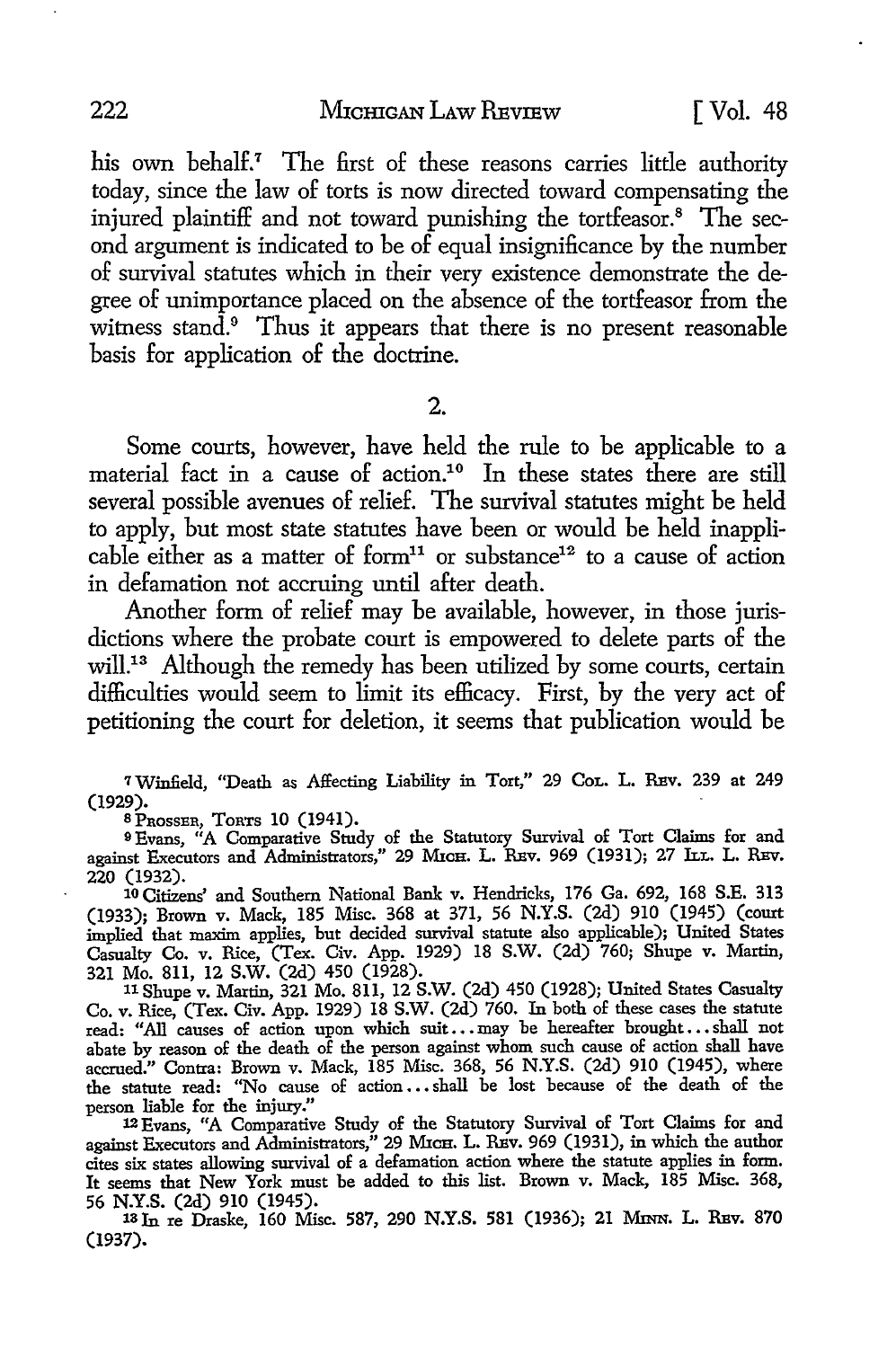#### 1949] COMMENTS 223

effected, although by the deletion the extent of publication would be limited. Second, in many cases deletion of defamatory matter might not be possible because of its connection with the dispository function of the will.<sup>14</sup> Still another possibility, although a highly unlikely one,<sup>15</sup> is to avoid application of the doctrine by invoking the remedial fiction of quasi-contract, the required "benefit" to the dead tortfeasor being the saving of expenditure in his not having had to purchase the right to libel the plaintiff.<sup>16</sup>

3.

Some courts have held, with what seems like greater justification, that the rule has no application to material facts occurring during the tortfeasor's life if the cause of action of which they are a part did not accrue until after his death.<sup>17</sup> Under this view a further mode of relief may be available in the form of an action against the executor, *qua* executor, without recourse to a survival statute.<sup>18</sup> A major obstacle to such a suit exists, however, in the very fact that the cause of action did not accrue until after the testator's death. Assuming that a dead man cannot commit a tort, on what theories can liability be based? Two courts have held that the executor was the testator's agent for the purpose of publishing the libel.1° Coupled with the rule that a principal is liable for defamation by his agent, at least within the scope of his express authority,<sup>20</sup> this would seem

16 See the dissent in Phillips v. Homfray, 24 Ch. Div. 439 (1883).

17 Harris v. Nashville Trust Co., 128 Tenn. 573, 162 S.W. 584 (1913); Gallagher's Estate, IO Pa. Dist. 733 (1901).

18 Suit could also be brought against the executor individually. However, since he is under a duty to probate the will [2 WOERNER, ADMINISTRATION 703 (1923)], his publication at probate is considered to be absolutely privileged. Brown v. Mack, 185 Misc. 368, 56 N.Y.S. (2d) 910 (1945); Harris v. Nashville Trust Co., 128 Tenn. 573, 162 S.W. 584 (1913). It should be noted, however, that the executor is under a duty to protect and preserve the estate. Casperson v. Dunn, 42 N.J. Eq. 87 (1886). In a state allowing deletion of defamatory matter, where the matter is clearly non-dispositive and where a recovery in libel is later had against the estate, it would seem that an action for breach of the executor's duty would lie for the excessive publication. See 32 VA. L. REv. 189 (1945).

19 Harris v. Nashville Trust Co., 128 Tenn. 573, 162 S.W. 584 (1913); In re Gallagher's Estate, 10 Pa. Dist. 733 (1901).

20 20 MINN. L. REv. 805 (1936); 150 A.L.R. 1330 (1944).

<sup>14</sup> Where a will reads, "To A, my illegitimate son, nothing; to B, my legitimate son, \$1000," the word "illegitimate" might be made the basis for an action by A to deny probate, if A is in fact legitimate and B is illegitimate. See Freifield, "Libel by Will," 19 A.B.A.J. 301 (1933).

<sup>15</sup> See Plefka v. Detroit United Ry., 147 Mich. 641, Ill N.W. 194 (1907); Singley v. Bigelow, 108 Cal. App. 436, 291 P. 899 (1930).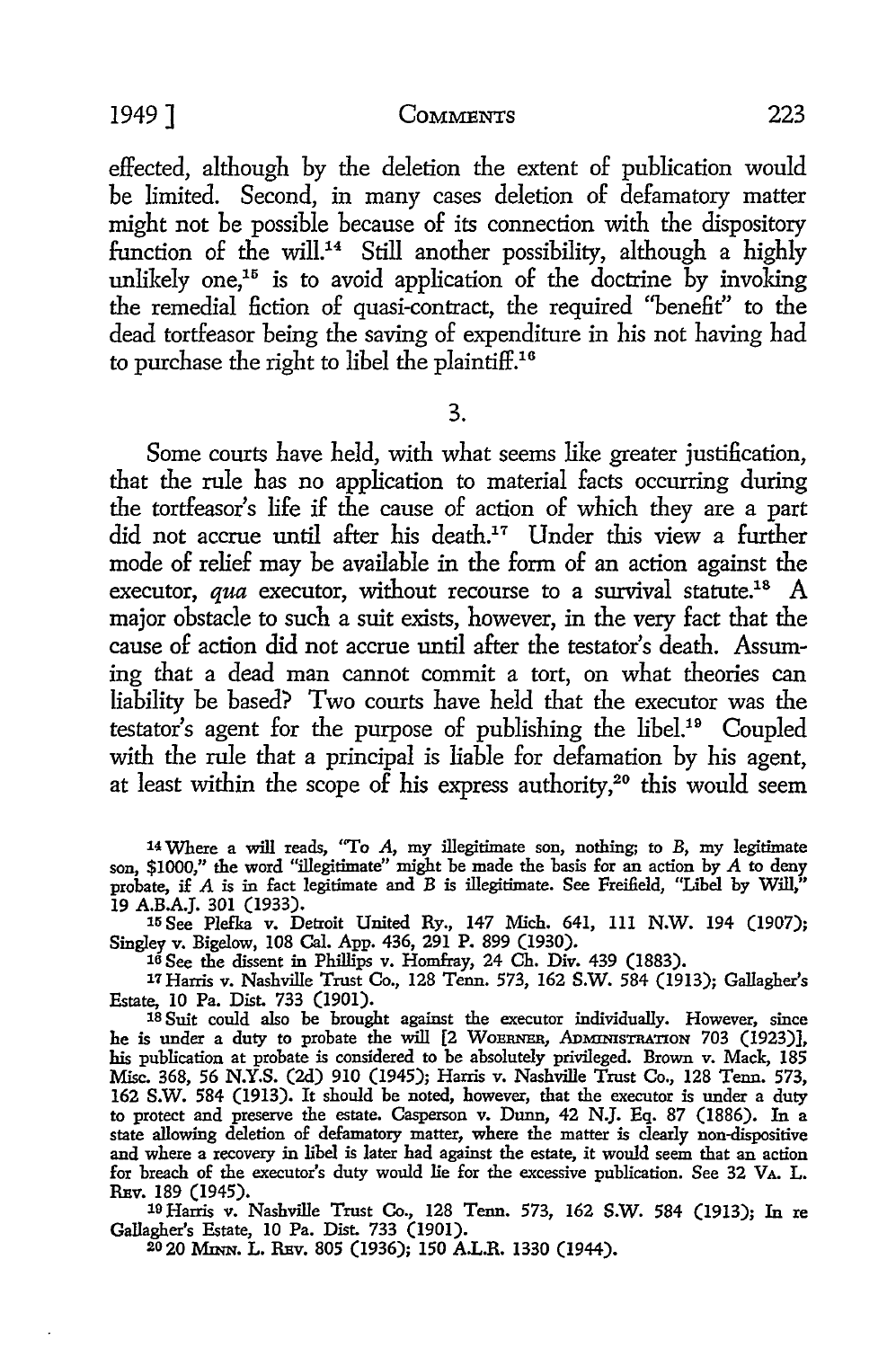to ground liability for the testator and hence for the estate. However, in most states, a will does not create the executorship, but merely nominates for an appointment effected by law.<sup>21</sup> Thus, in these states an execution cannot be considered an agent.<sup>22</sup> Further, an agency cannot be created to take effect at death unless it is coupled with an  $interest<sup>23</sup>$  and the right of the executor to reimbursement for services does not provide such an interest.<sup>24</sup>

Liability can be based on another more substantial theory, however. Where a writer of defamatory matter intends or has reason to suppose that the matter will reach third parties, there is responsibility for the publication.25 This is clearly the situation in the case of a will since the testator, by naming an executor who is under a duty to probate the will,<sup>26</sup> certainly has reason to suppose that probate will be effected. This being the case, although no cause for action arises until after the testator's death, the responsibility for publication is fully the testator's during life, and an action should lie against his estate<sup>27</sup>

One further problem remains. It is the general rule that absolute immunity attaches to defamatory matter published in the course of and relevant to a judicial proceeding.<sup>28</sup> Since this immunity has been held to attach to publications which constitute a step in such proceeding, 29 the defense would seem to be available with respect to publications effected in the process of probate.<sup>30</sup> Before the immunity at-

<sup>21</sup> 1 WOERNER, ADMINISTRATION 589 (1923).

<sup>22</sup>''In the broad sense, agency denotes the relation which exists when one person is employed to act for another." MECHEM, AGENCY, 3d ed., 6 (1923). Some courts do hold that the executor derives his authority from the will. 1 WOBRNER, ADMINISTRATION 589 (1923).

<sup>28</sup>Wellborn v. Weaver, 17 Ga. 267 (1855).

24Gardner v. First Nat. Bank of Billings, 10 Mont. 149, 25 P. 29 (1890).

25Hedgepeth v. Coleman, 183 N.C. 309, 111 S.E. 517 (1922); 24 A. L. R. 232 (1922); Lane v. Schilling, 130 Ore. 119, 279 P. 267 (1929).

26 2 WOBRNER, ADMINISTRATION 703 (1923).

27Brown v. Mack, 185 Misc. 368, 56 N.Y.S. (2d) 910 (1945).

<sup>28</sup> Veeder, "Absolute Immunity in Defamation," 9 Cor. L. REv. 463 at 474 (1909). There is authority to the contrary. 16 A.L.R. 750 (1922).

29 Veeder, "Absolute Immunity in Defamation," 9 CoL. L. RBv. 463 at 487 (1909). 80 One court has held that since the testator's execution of the will is not a part of a judicial proceeding, the concept of immunity is inapplicable to an action against the estate. Brown v. Mack, 185 Misc. 368, 56 N.Y.S. (2d) 910 (1945). It is submitted that the circumstances in execution are irrelevant as long as the offensive publication is found to have been consummated in the course of a judicial proceeding. The further publication effected by recordation of the probate judgment would also seem to come within the immunity, since such action is apparently an inherent part of the process. 57 AM. Jun., Wills, §933 (1948). • .